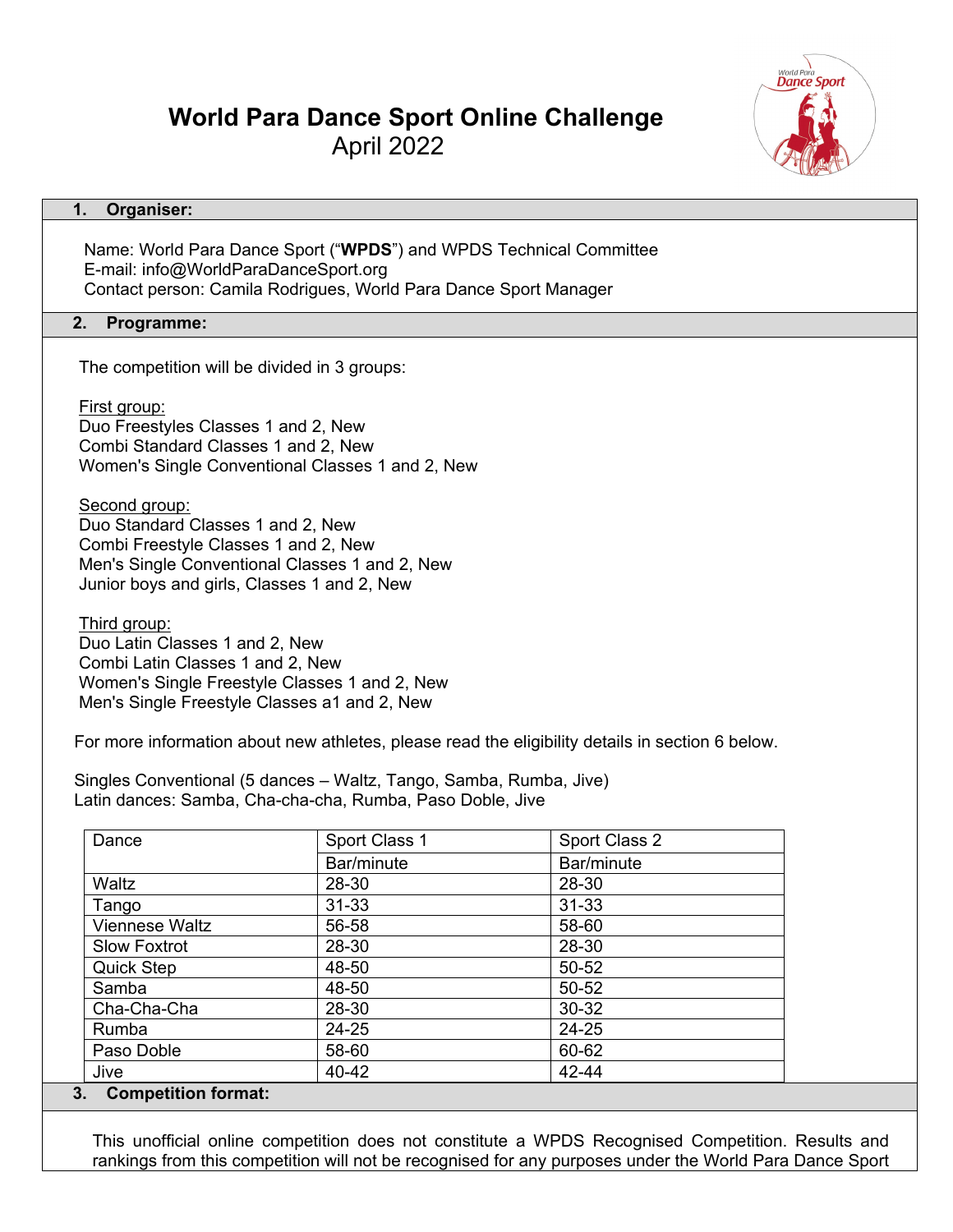Rules and Regulations.

The competition format will be as follow:

- NPCs or Authorised National Federations will register the participants and upload the videos of the athletes' performance before the stipulated deadline in a link that will be provided to them.
- Only licensed athletes will be accepted.
- A panel of international adjudicators will judge the performances by reference to the scoring provisions set out in the World Para Dance Sport Rules and Regulations.
- Competition will not be livestreamed, but videos of the performances may be published on the WPDS [website](https://www.paralympic.org/dance-sport) and social media. By completing the attached entry form and entering the competition you consent to the video of your performance being published in this way.
- The duration of presentations for Combi Standard and Latin in each dance:
- Samba, Cha Cha Cha, Rumba 1:00 1:30 min
- Paso Doble  $-$  up to the second highlight
- Jive and Viennese Walz 1:00 min
- Walz, Tango, Slow Foxtrot and Quickstep 1:00 1:30 min
- The duration of presentations for Singles Conventional in each dance:
- Waltz, Tango, Samba, Rumba 1:00 1:30 min; Jive 1:00 min
- The duration of presentations for Singles Freestyles: 1:30 2:00 min
- The duration of presentations for Duo Freestyles  $2:30 3:00$
- The duration of presentations for Combi Freestyles  $2:30 3:00$  min

# **4. International Classification:**

Due to the unofficial online nature of this competition, there will be no classification prior to the event.

## **5. Entry Deadline:**

For licensed athletes, the entries will be received as follows:

- Group 1: entries from 10 to 30 April
- Group 2: entries from 20 April to 10 May
- Group 3: entries from 30 April to 20 May

Videos with presentations will also be uploaded during this time.

Entries received after the deadlines will not be accepted.

# **6. Eligibility:**

All athletes must have an eligible impairment and fulfil the minimum impairment criteria for the sport of Para dance sport.

Only athletes with confirmed or review status will be allowed to compete in the events not for new athletes. Review athletes will compete within their current class.

New athletes will be allowed to compete only if WPDS determines in its absolute discretion that have an eligible impairment and are likely to fulfil the minimum impairment criteria when they present for classification at a future date. In order to determine this, the relevant NPC or NF will need to proceed with full registration and licensing of these new athletes, including providing the appropriate Medical Diagnostic Form and supporting medical documents. The Medical Diagnostic Form can be found at <https://www.paralympic.org/dance-sport/documents>

Please be aware that acceptance of a new athlete's eligibility to compete in this unofficial online competition does not represent a decision as to their eligibility pursuant to the World Para Dance Sport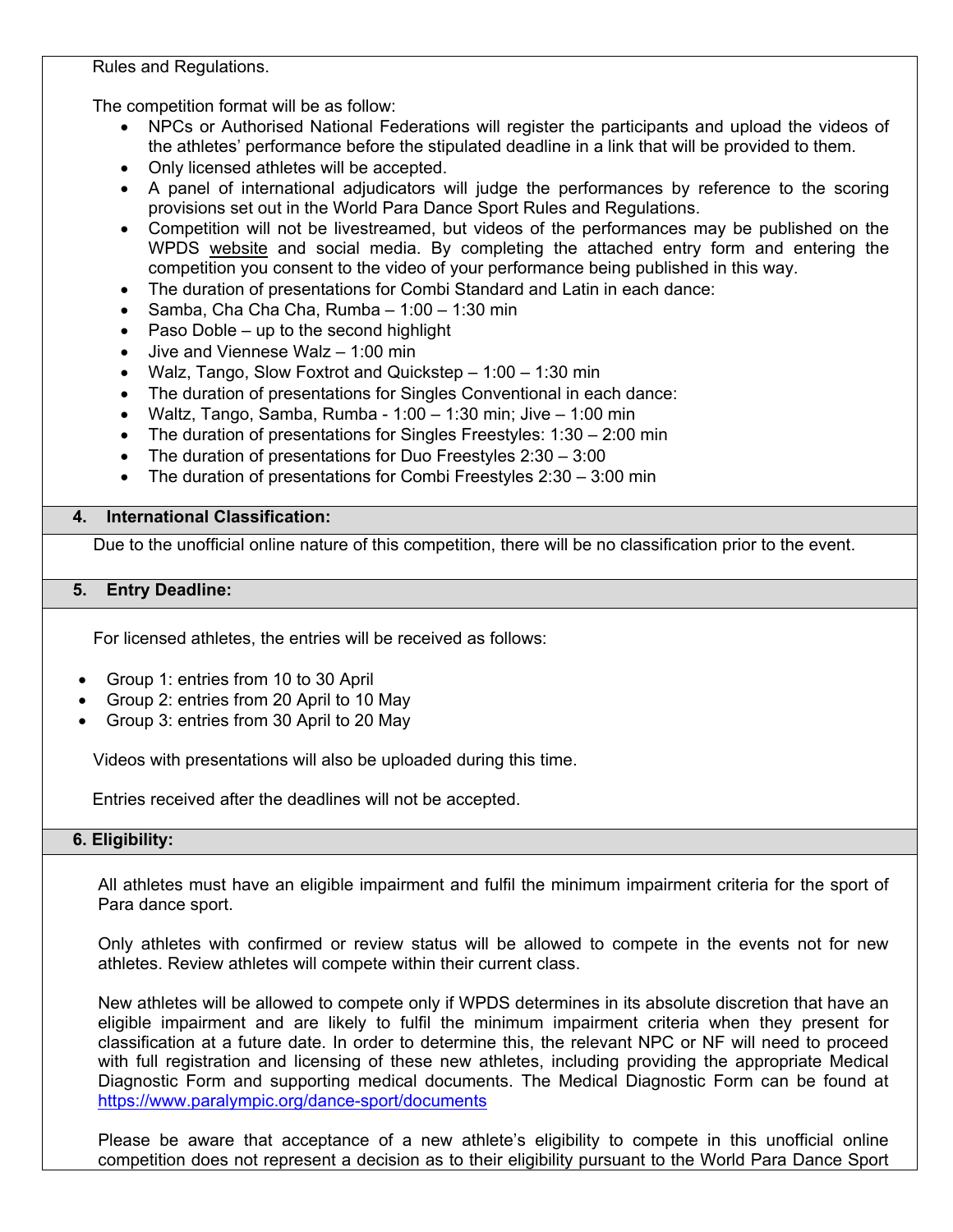Classification Rules. All new athletes will be required to attend a classification evaluation session as normal in future in order to be classified under the World Para Dance Sport Classification Rules and be assigned a sport class before being allowed to compete in any official World Para Dance Sport international competition.

In line with this, for the purposes of this unofficial online competition, all new athletes will compete in separate events from athletes who have a confirmed/review status.

WPDS' decision as to whether or not to admit new athletes to this unofficial competition is final, and no protest or appeal procedure will be in place in relation to this unofficial competition.

## **7.Results:**

The results will be published after 10 June, and it will depend on how many participants will join the events.

#### **8.Ranking:**

The results of this unofficial competition will not be considered for the purposes of the World Para Dance Sport World Ranking List.

#### **9. Entries and Registration Process:**

NPCs or Authorised NFs will need to proceed with full registration and licensing of these athletes, including submission of a Medical Diagnostic Form and supporting medical documents for the new athletes.

No limit on number of athletes per country.

NPCs or Authorised National Federations will contact WPDS informing they wish to participate. They will need to send a name and email address of the team leader for this online competition. A personalised link and password to proceed with the registration of the athletes will be sent to those contacts.

#### **10. Entry Fee:**

No entry fee will be charged for this unofficial competition.

#### **11. Rules and Regulations:**

The competition will be judged in reference to the World Para Dance Sport Rules and Regulations. The judges' decision in relation to the scoring and results of this competition shall be final, with no provisions for protest or challenge.

The competition will be held under the World Para Dance Sport Rules and Regulations.

#### **12. Anti-Doping:**

All athletes must comply with the terms of the IPC Anti-Doping Code.

# **13. Videos:**

Camera Requirements:

 A camera, phone, tablet or handheld device that captures in Standard Definition (SD) video quality, or ideally High Definition (HD) (most phones do this) with white light and good quality of sound.

Filming Requirements: